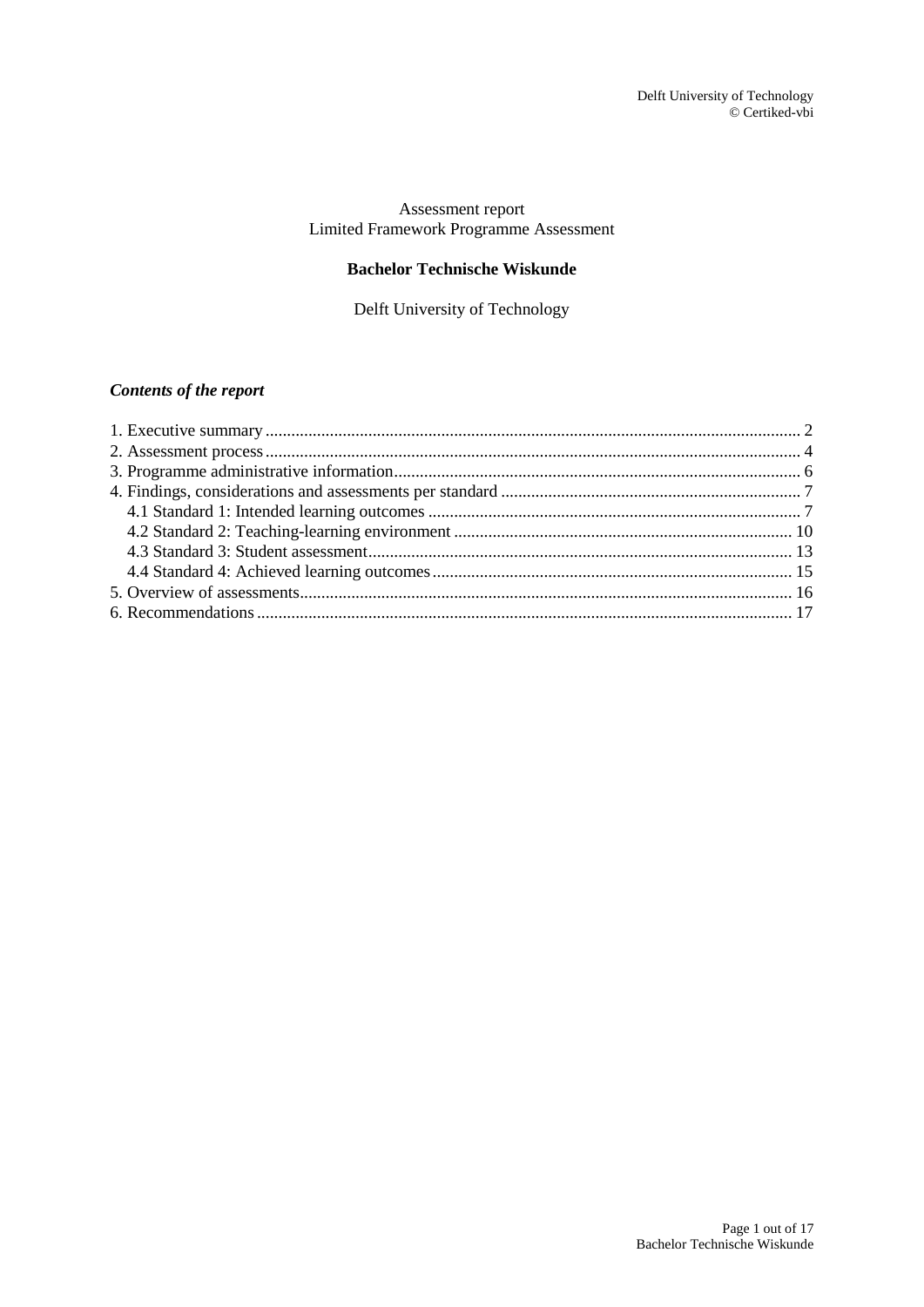# <span id="page-1-0"></span>**1. Executive summary**

In this executive summary, the panel presents the main considerations which led to the assessment of the quality of the Bachelor Technische Wiskunde programme of Delft University of Technology. The programme was assessed according to the standards of the limited framework, as laid down in the NVAO Assessment framework for the higher education accreditation system of the Netherlands, published on 20 December 2016 (Staatscourant nr. 69458).

The panel appreciates the programme objectives to educate students in mathematical methods and techniques to quantify and model phenomena in various domains from analytical, numerical and stochastic perspectives. The panel is positive about the study of fundamental mathematics as the basis for these methods and techniques. The panel also welcomes the programme being research-based.

The panel considers the Domain-Specific Framework of Reference to be an appropriate description of the mathematics discipline and of the standards and requirements graduates of both bachelor and master programme have to meet. The panel welcomes the efforts of the joint Mathematics programmes in the Netherland to have drafted this Framework. The objectives and intended learning outcomes of this programme largely meet the Framework and, therefore, correspond to international standards set for the discipline. The panel supports programme's intentions to strengthen the subjects of geometry, discrete mathematics and algebra to improve the alignment of the programme to the Domain-specific Framework of Reference.

Students are prepared to continue their studies at master level. The panel welcomes the fact that students are educated to enrol in applied mathematics programmes or programmes of other, adjacent disciplines.

The intended learning outcomes of the programme correspond to the programme objectives. These intended learning outcomes are comprehensive and are conform to the bachelor level.

The panel approves of the admission requirements and procedures of the programme. Prospective students are informed appropriately about the challenging nature of the programme. The panel also welcomes the *Caleidoscoop* course, offering students an overview of the mathematics discipline.

The programme curriculum matches the intended learning outcomes well and is well-designed. The panel regards the curriculum to be solid, with strong courses covering the various fields within the applied mathematics discipline. Although the course *Geschiedenis en Filosofie van de Wiskunde* is appreciated, the panel suggests to involve historians and philosophers of mathematics in this course. The panel also proposes to strengthen the subject of ethics in the curriculum. The curriculum coherence is strongly supported by the teaching-learning trajectories. Academic and research skills are adequately covered. The Bachelor colloquium is very appropriate to train students in reporting and presentations.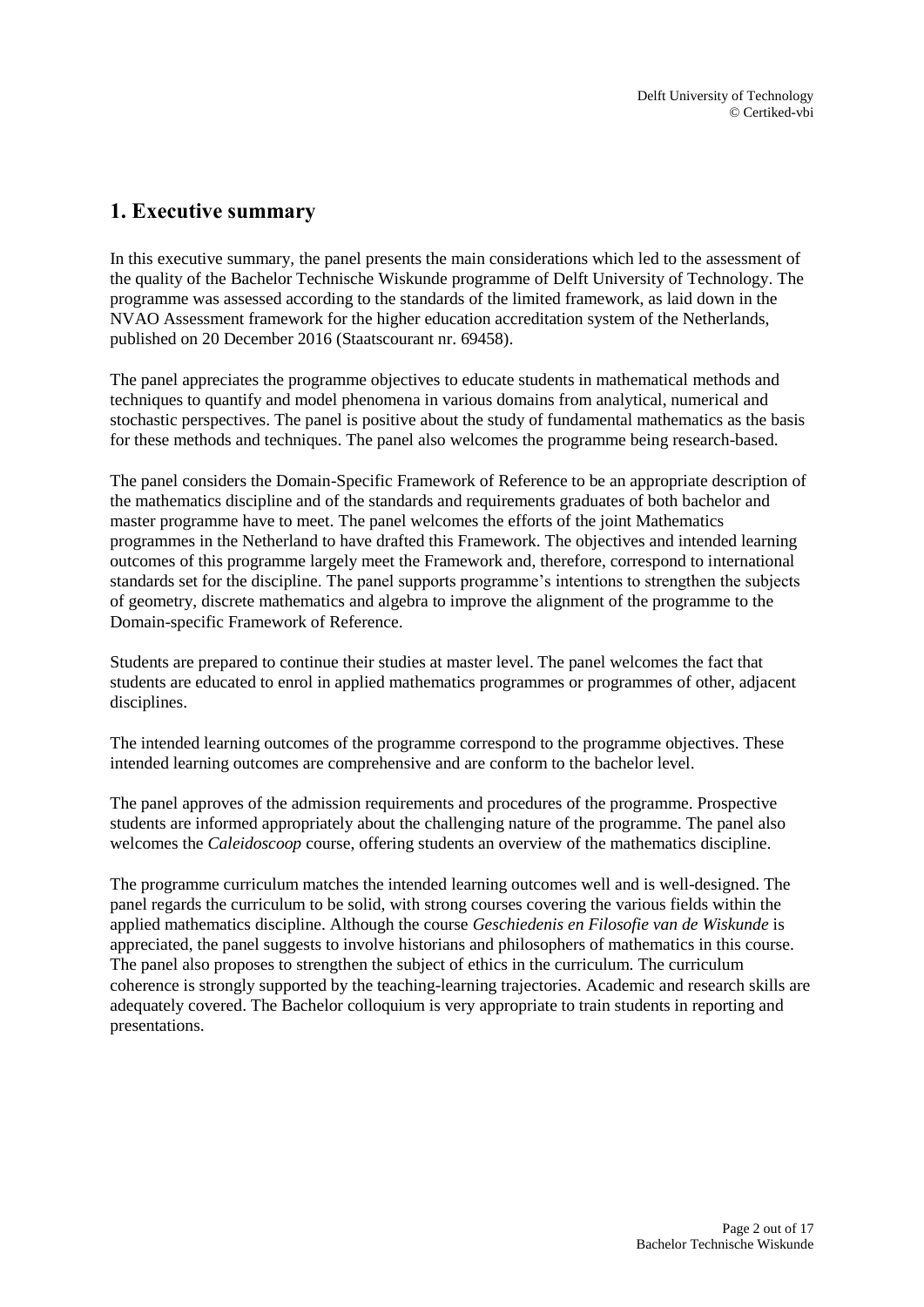The staff in the programme have solid research backgrounds and are good and motivated teachers. Their educational capabilities are definitely up to standard. The panel notes the high levels of appreciation of lecturers by the students. The panel is pleased to see that lecturers are allowed to renew their courses. The panel is positive about the co-teacher system. Programme management is very much up to standard. As the work load of lecturers is high, the panel strongly advises to recruit extra staff. The panel is positive about educational capabilities being part of the recruitment procedures of staff.

The educational concept and study methods of the programme meet the programme's characteristics. The students-to-staff ratio is appropriate and allows for small-scale education in tutorials/instructions. The number of hours of face-to-face education is generous. The panel is positive about staff members being involved in tutorials/instructions. The panel appreciates very much the student guidance system of the programme. The panel supports students not being obliged to submit homework assignments, as this may contribute to their self-reliance. Although material facilities for the programme such as lecture halls and study space are available, the panel suggests to ensure sufficient numbers of blackboards. The panel recommends to monitor the drop-out rate and the student success rates.

The programme examination and assessment policies are in line with Faculty rules and regulations. The panel is positive about the responsibilities and activities of the Board of Examiners. The panel considers the measures taken by programme management to ensure the examinations and assessments quality to be very elaborate and very effective.

The examination methods in the courses are approved by the panel, as they meet the course contents. The panel appreciates the diversity in examination methods adopted in the courses.

The supervision and assessment of the Bachelor final projects are organised effectively and in a reliable way. The panel, however, advises to add more extensive arguments to substantiate the assessments of the projects.

The examinations of the courses are up to standard. The panel regards the Bachelor final projects to be appropriate. No projects were found to be unsatisfactory.

The panel is convinced the programme graduates have reached the intended learning outcomes of the programme. Programme graduates have access to quite a large number of master programmes.

The panel that conducted the assessment of the Bachelor Technische Wiskunde programme of Delft University of Technology assesses this programme to meet the standards of the limited framework, as laid down in the NVAO Assessment framework for the higher education accreditation system of the Netherlands, judging the programme to be *satisfactory*. Therefore, the panel recommends NVAO to accredit this programme.

Rotterdam, 4 October 2019

Prof. dr. ir. O.J. Boxma drs. W. Vercouteren (panel chair) (panel secretary)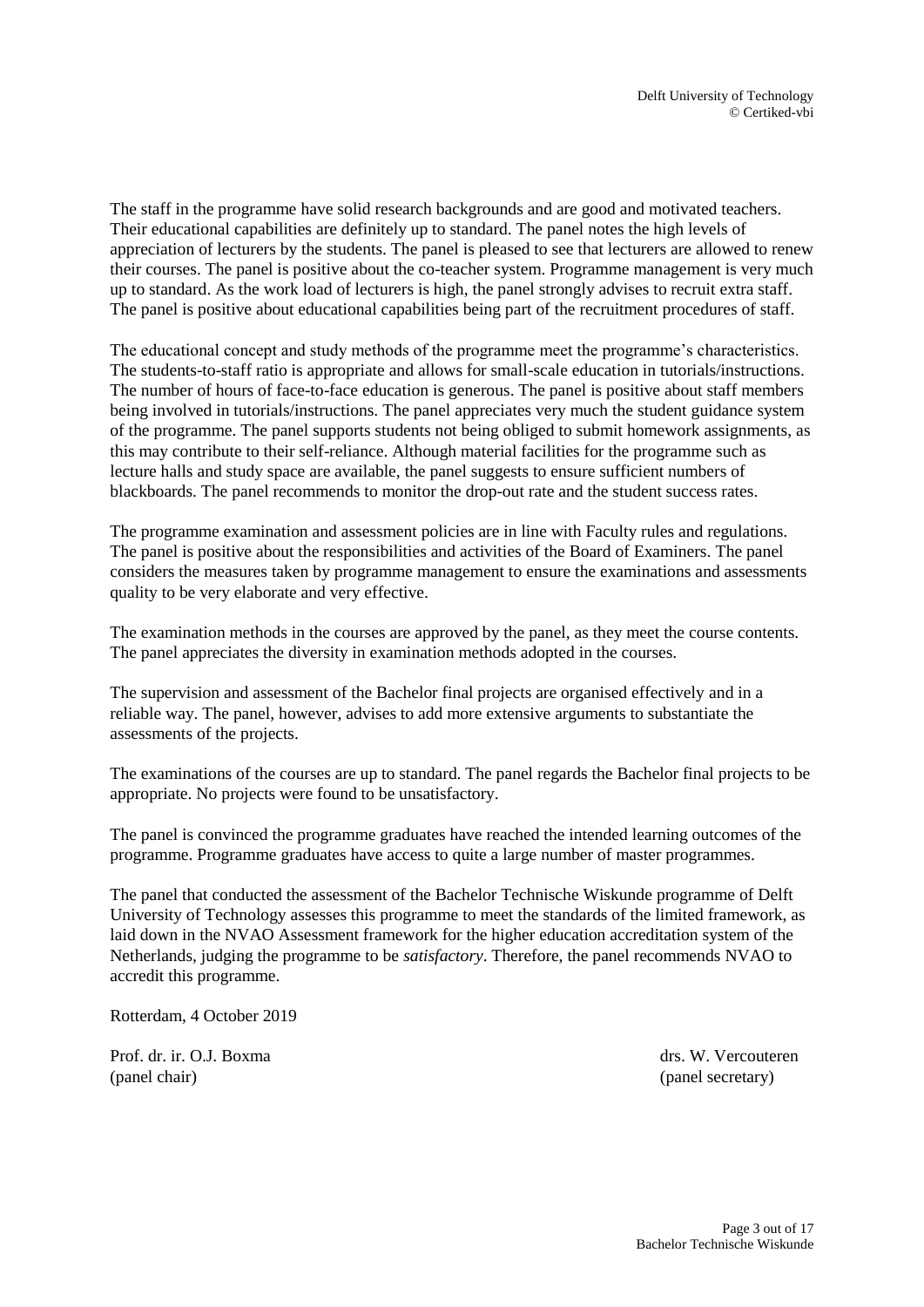# <span id="page-3-0"></span>**2. Assessment process**

The evaluation agency Certiked VBI received the request by Delft University of Technology to support the limited framework programme assessment process for the Bachelor Technische Wiskunde programme of this University. The objective of the programme assessment process was to assess whether the programme conforms to the standards of the limited framework, as laid down in the NVAO Assessment framework for the higher education accreditation system of the Netherlands, published on 20 December 2016 (Staatscourant nr. 69458).

Management of the programmes in the assessment cluster WO Wiskunde convened to discuss the assessment panel composition and to draft the list of candidates. The panel composition for this assessment has been based upon these considerations.

Having conferred with Delft University of Technology programme management, Certiked invited candidate panel members to sit on the assessment panel. The panel members agreed to do so. The panel composition was as follows:

- Prof. dr. ir. O.J. Boxma, full professor Stochastic Operations Research, Eindhoven University of Technology (panel chair);
- Prof. dr. R.H. Kaenders, full professor Mathematics and its Education, University of Bonn, Germany (panel member);
- Prof. dr. D. van Straten, full professor Algebraic Geometry, Johannes Gutenberg University Mainz, Germany (panel member);
- Dr. ir. H.J. Prins, manager Research & Development, Maritime Research Institute the Netherlands (panel member);
- S.C. Jongerius BSc, student Master Industrial and Applied Mathematics, Eindhoven University of Technology (student member).

On behalf of Certiked, drs. W. Vercouteren served as the process coordinator and secretary in the assessment process.

All panel members and the secretary confirmed in writing being impartial with regard to the programme to be assessed and observing the rules of confidentiality. Having obtained the authorisation by the University, Certiked requested the approval of NVAO of the proposed panel to conduct the assessment. NVAO have given their approval.

To prepare the assessment process, the process coordinator convened with management of the programme to discuss the planning of the activities in preparation of the site visit. The site visit schedule was also discussed. In addition, the outline of the self-assessment report and the subjects to be addressed in this report were part of the discussion.

In the course of the process preparing for the site visit, programme management and the Certiked process coordinator had contact to fine-tune the process. The activities prior to the site visit have been performed as planned. Programme management approved the site visit schedule.

Well in advance of the site visit date, programme management sent the list of final projects of graduates of the programme of the most recent years. Acting on behalf of the assessment panel, the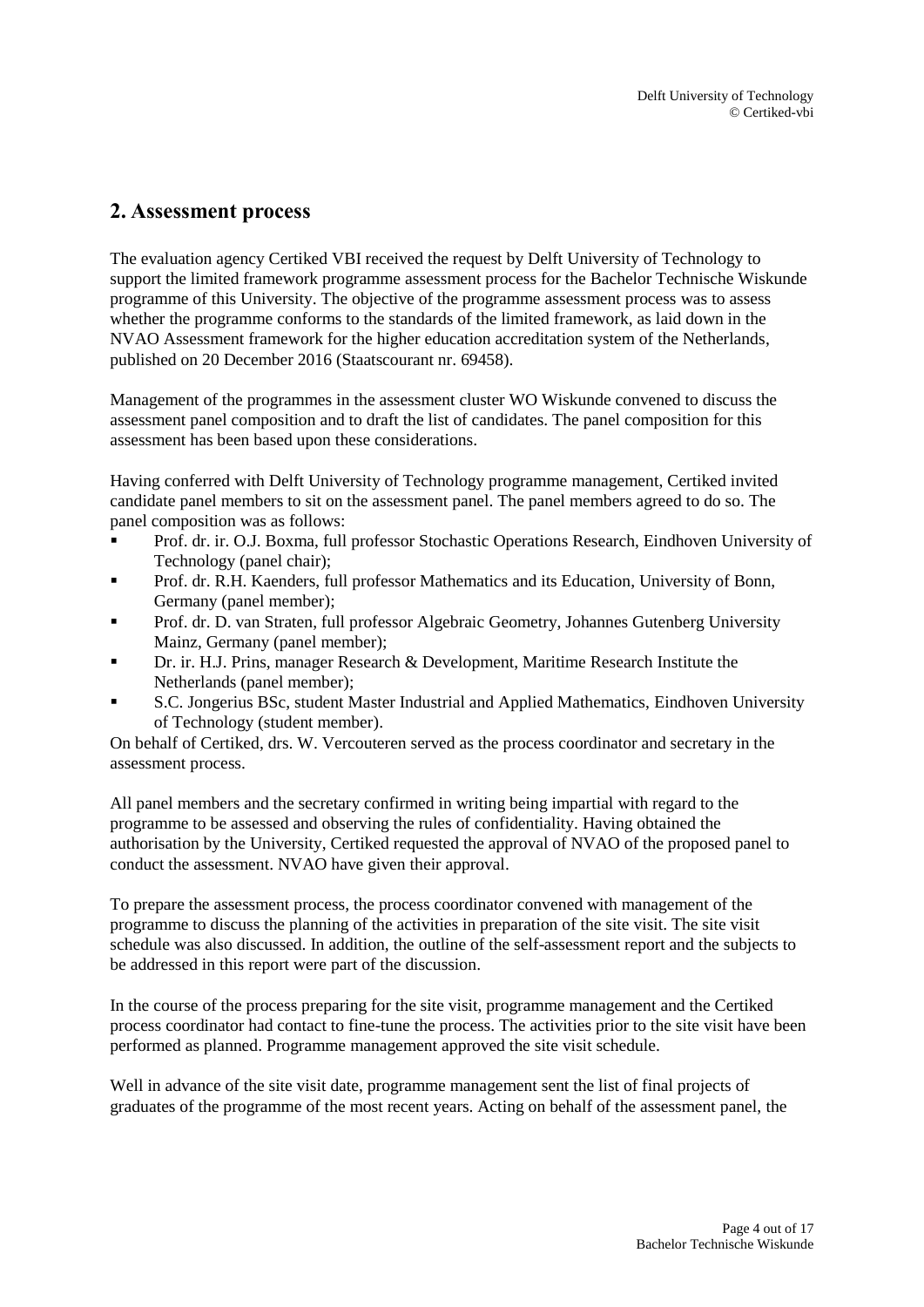process coordinator selected the theses of fifteen graduates. The grade distribution in the selection was conform to the grade distribution in the list, sent by programme management.

The panel chair and the panel members were sent in time the self-assessment report of the programme, including appendices. In the self-assessment report, the student chapter was included. In addition, the expert panel members were forwarded a number of theses of the programme graduates, these theses being part of the selection made by the process coordinator.

Before the site visit date, the assessment panel chair and the process coordinator met to discuss the self-assessment report to be provided by programme management, the procedures regarding the assessment process and the site visit schedule. In this meeting, the profile of panel chairs of NVAO was discussed as well. The panel chair was comprehensively informed about the competencies, listed in the profile.

Being informed by the process coordinator, all panel members sent in their preliminary findings, based on the self-assessment report and the final projects studied, and a number of questions to be put to the programme representatives on the day of the site visit. The panel secretary summarised this information, compiling a list of questions, which served as a starting point for the discussions with the programme representatives during the site visit.

Shortly before the site visit date, the panel met to go over the preliminary findings concerning the quality of the programme. During this meeting, the preliminary findings of the panel members, including those about the theses were discussed. The procedures to be adopted during the site visit, including the questions to be put to the programme representatives on the basis of the list compiled, were discussed as well.

On 3 May 2019, the panel conducted the site visit on the Delft University of Technology campus. The site visit schedule was as planned. In a number of separate sessions, the panel was given the opportunity to meet with Faculty Board representatives, programme management, Board of Examiners members, lecturers and final projects examiners, and students and alumni.

In a closed session near the end of the site visit, the panel considered every one of the findings, weighed the considerations and arrived at conclusions with regard to the quality of the programme. At the end of the site visit, the panel chair presented a broad outline of the considerations and conclusions to programme representatives.

Clearly separated from the process of the programme assessment, the assessment panel members and programme representatives met to conduct the development dialogue, with the objective to discuss future developments of the programme.

The assessment draft report was finalised by the secretary, having taken into account the findings and considerations of the panel. The draft report was sent to the panel members, who studied it and made a number of changes. Thereupon, the secretary edited the final report. This report was presented to programme management to be corrected for factual inaccuracies. Programme management were given two weeks to respond. Having been corrected for these factual inaccuracies, the Certiked bureau sent the report to the University Board to accompany their request for re-accreditation of this programme.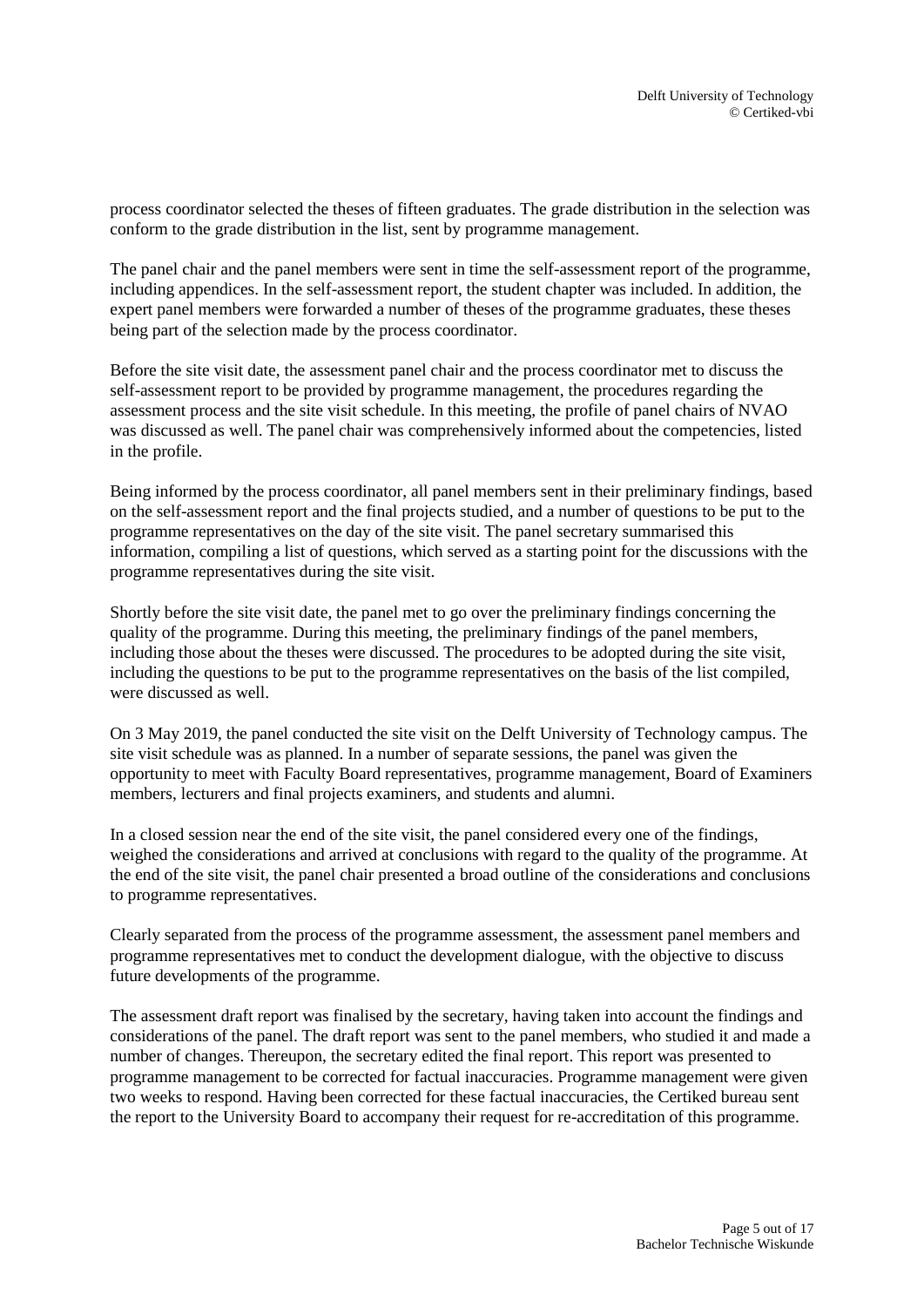# <span id="page-5-0"></span>**3. Programme administrative information**

| Name programme in CROHO: B Technische Wiskunde  |                                |  |
|-------------------------------------------------|--------------------------------|--|
| Orientation, level programme: Academic Bachelor |                                |  |
| Grade:                                          | <b>BSc</b>                     |  |
| Number of credits:                              | 180 EC                         |  |
| Specialisations:                                | None                           |  |
| Location:                                       | Delft                          |  |
| Mode of study:                                  | Full-time                      |  |
| Language of instruction:                        | Dutch                          |  |
| Registration in CROHO:                          | 21PF-56965                     |  |
| Name of institution:                            | Delft University of Technology |  |
| Status of institution:                          | Government-funded              |  |

Institution's quality assurance: Approved

Page 6 out of 17 Bachelor Technische Wiskunde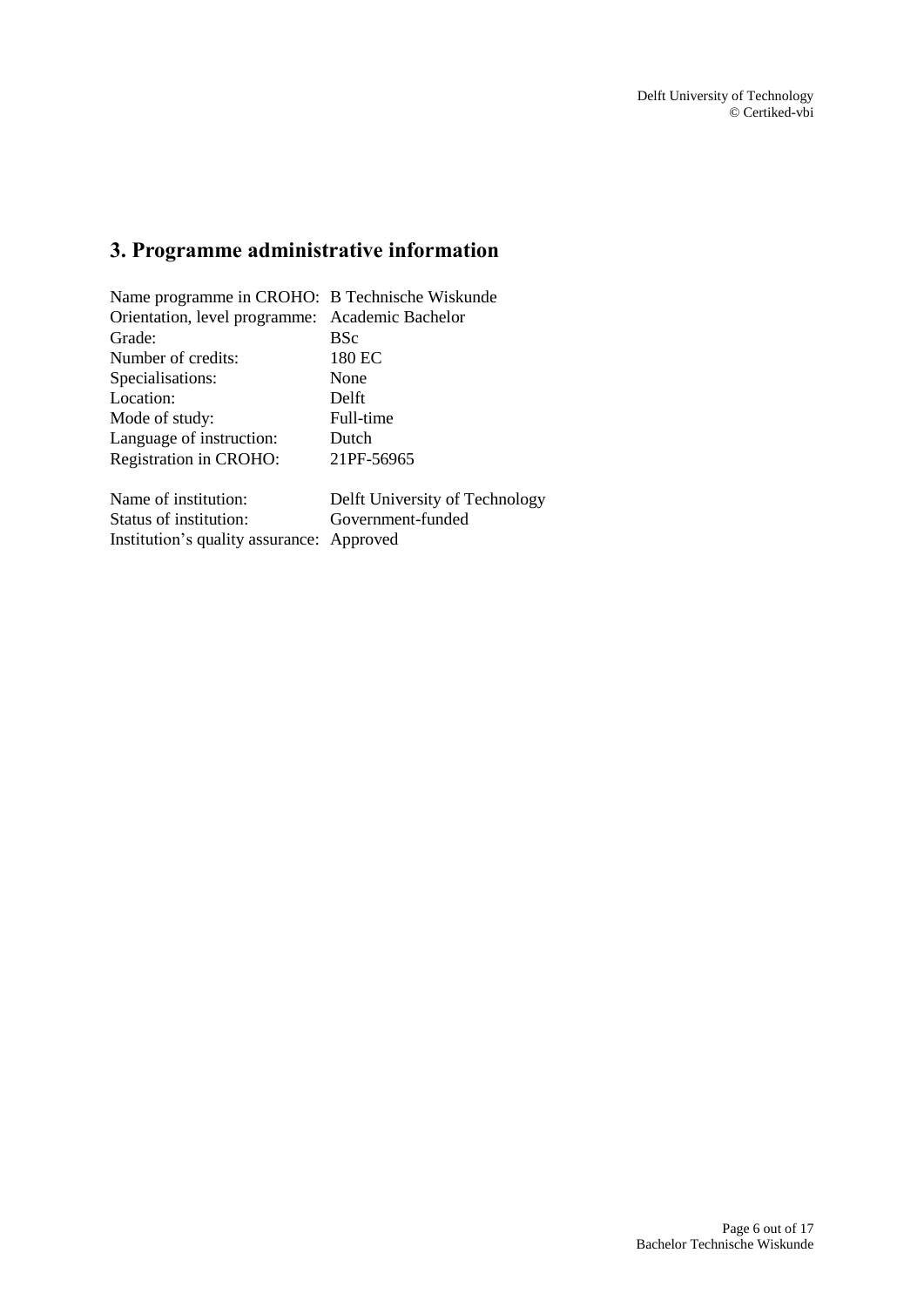# <span id="page-6-0"></span>**4. Findings, considerations and assessments per standard**

# <span id="page-6-1"></span>**4.1 Standard 1: Intended learning outcomes**

The intended learning outcomes tie in with the level and orientation of the programme; they are geared to the expectations of the professional field, the discipline, and international requirements.

#### *Findings*

The Bachelor Technische Wiskunde programme is one of the programmes of the Faculty of Electrical Engineering, Mathematics and Computer Science of Delft University of Technology. On behalf of the dean, the director of education of the Faculty is responsible for the programmes offered by the Faculty. The director of studies of this programme is responsible for the organisation and quality of this programme. The director is assisted by the Bachelor coordinator and the educational coordinator. The lecturers in the programme are staff members of Delft Institute of Applied Mathematics (DIAM). Lecturers do not only lecture in this programme, but also participate in service education for most other programmes of Delft University of Technology. In fact, service education constitutes the major part of the educational activities of most staff members. The Board of Studies of this programme, consisting of an equal number of lecturers and students, advises management of this programme on quality issues. Students' views are collected by means of written surveys both at the course level and the curriculum level. The Curriculum Committee monitors changes to and updates of the curriculum of the programme. The programme Board of Examiners, being one of the subcommittees of the Faculty Board of Examiners, is responsible for assuring the quality of examinations and assessments of the programme.

The objectives of the programme are to educate students in mathematical methods and techniques to quantify and model phenomena in physics, technical or societal domains. The programme is geared towards the study of mathematical modelling from analytical, numerical and stochastic perspectives. Fundamental mathematics is studied extensively in the programme as the basis for modelling methods and techniques. The programme rests on academic research done in the subjects offered. The programme is comparable to programmes of the other Dutch universities of technology and, internationally, to applied mathematics programmes of ETH Zürich, RWTH Aachen, Chalmers University of Technology and Politechnico di Milano. Graduates of this programme are admitted to master mathematics programmes of those four universities.

The joint Mathematics programmes in the Netherlands drafted the Domain-Specific Framework of Reference for both Bachelor and Master Mathematics programmes. In this Domain-Specific Framework of Reference, the generic objectives and the generic intended learning outcomes for these programmes have been listed. These objectives and intended learning outcomes meet the international standard for mathematics of ASIIN in Germany. They also correspond to the Dublin descriptors and the Meijers' criteria. In addition, they are largely comparable to those of the Mathematics programmes of renowned universities abroad, such as ETH Zürich, KU Leuven, Cambridge University and University of Padova. In line with the Domain-Specific Framework of Reference, the subjects of calculus and analysis, probability theory and statistics, numerical analysis, discrete mathematics and algebra, differential equations, and optimisation are studied in the Delft programme. The subjects of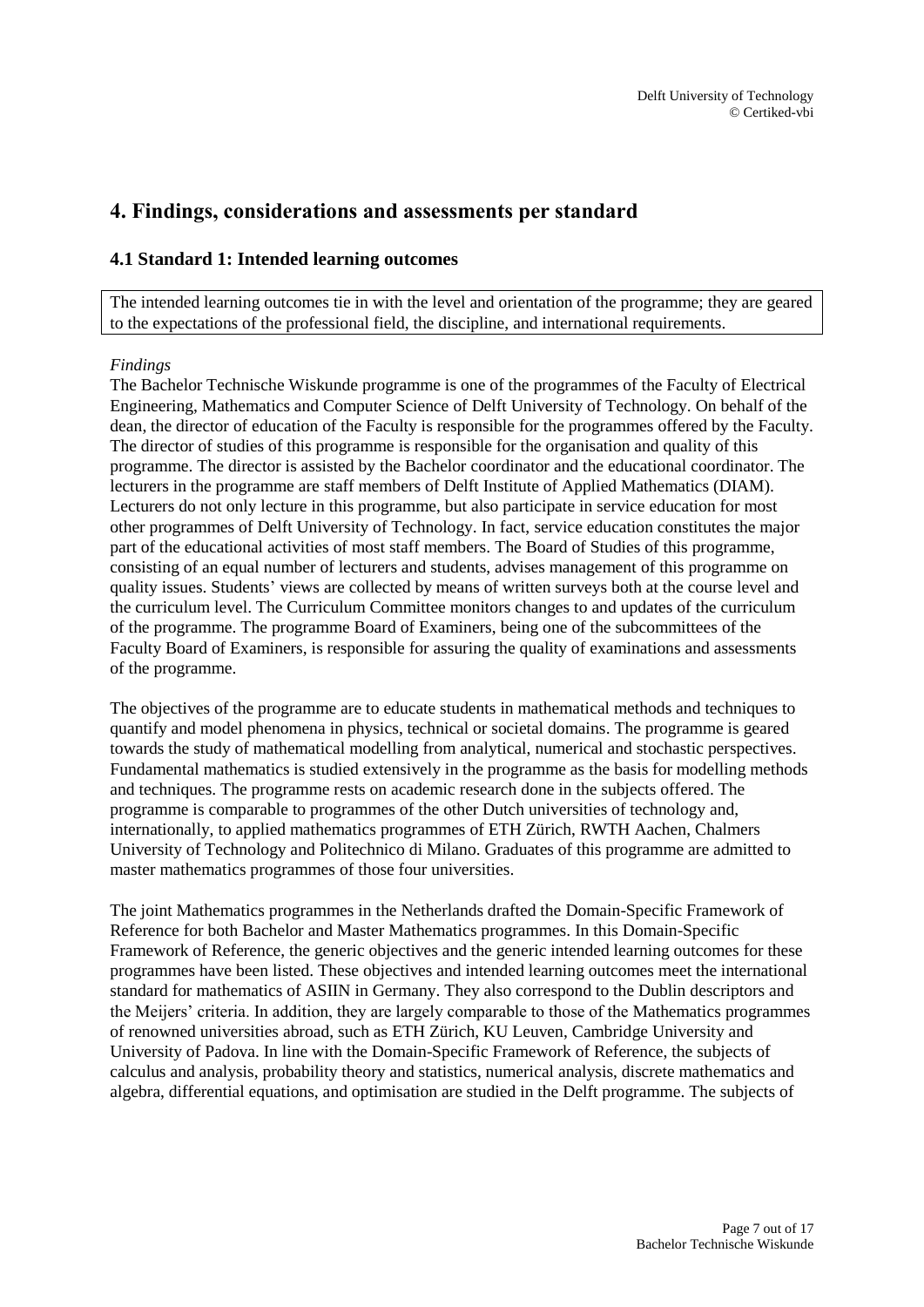geometry and, to a lesser extent, discrete mathematics and algebra, both mentioned in the Framework, are less pronounced in this programme.

Students are offered the opportunity to take the double programme with Physics, combining this programme with the Bachelor Applied Physics (Technische Natuurkunde) programme (217 EC in total). Students may also take the University Honours Programme (20 EC extra courses) or the Excellence Programme (36 EC extra courses). All programmes mentioned are especially meant for talented and motivated students. Strict requirements apply to enter these programmes. Students are primarily educated to continue their studies at master level in applied mathematics. Some students proceed to programmes in neighbouring disciplines, such as applied physics. Students are not primarily educated to immediately enter the labour market, although some students do. The minor Education gives students the opportunity to become second-degree teachers in Mathematics in secondary education.

The objectives of the programme have been translated into the intended learning outcomes. These include, as main elements, knowledge and understanding of mathematics and applications thereof and the ability to develop these further; knowledge and understanding to draft and validate mathematical models for solving problems in other disciplines; mathematical and deductive reasoning; communication and collaborative skills; and awareness of the societal effects of science.

The intended learning outcomes of the programme have been compared to the Meijers' criteria for bachelor programmes, to establish their bachelor level.

#### *Considerations*

The panel appreciates the programme objectives to educate students in mathematical methods and techniques to quantify and model phenomena in various domains from analytical, numerical and stochastic perspectives. The panel is positive about the study of fundamental mathematics as the basis for these methods and techniques. In addition, the panel welcomes the programme being researchbased.

The panel considers the Domain-Specific Framework of Reference to be an appropriate description of the mathematics discipline and of the standards and requirements graduates of both bachelor and master programme have to meet. The panel welcomes the efforts of the joint Mathematics programmes in the Netherland to have drafted this Framework. The objectives and intended learning outcomes of this programme largely meet the Framework and, therefore, correspond to international standards set for the discipline. The panel supports programme's intentions to strengthen the subjects of geometry, discrete mathematics and algebra to improve the alignment of the programme to the Domain-specific Framework of Reference.

The panel supports the programme intentions to educate students to continue their studies at master level. The panel welcomes students being educated to enrol in both applied mathematics programmes and in programmes in other, adjacent disciplines.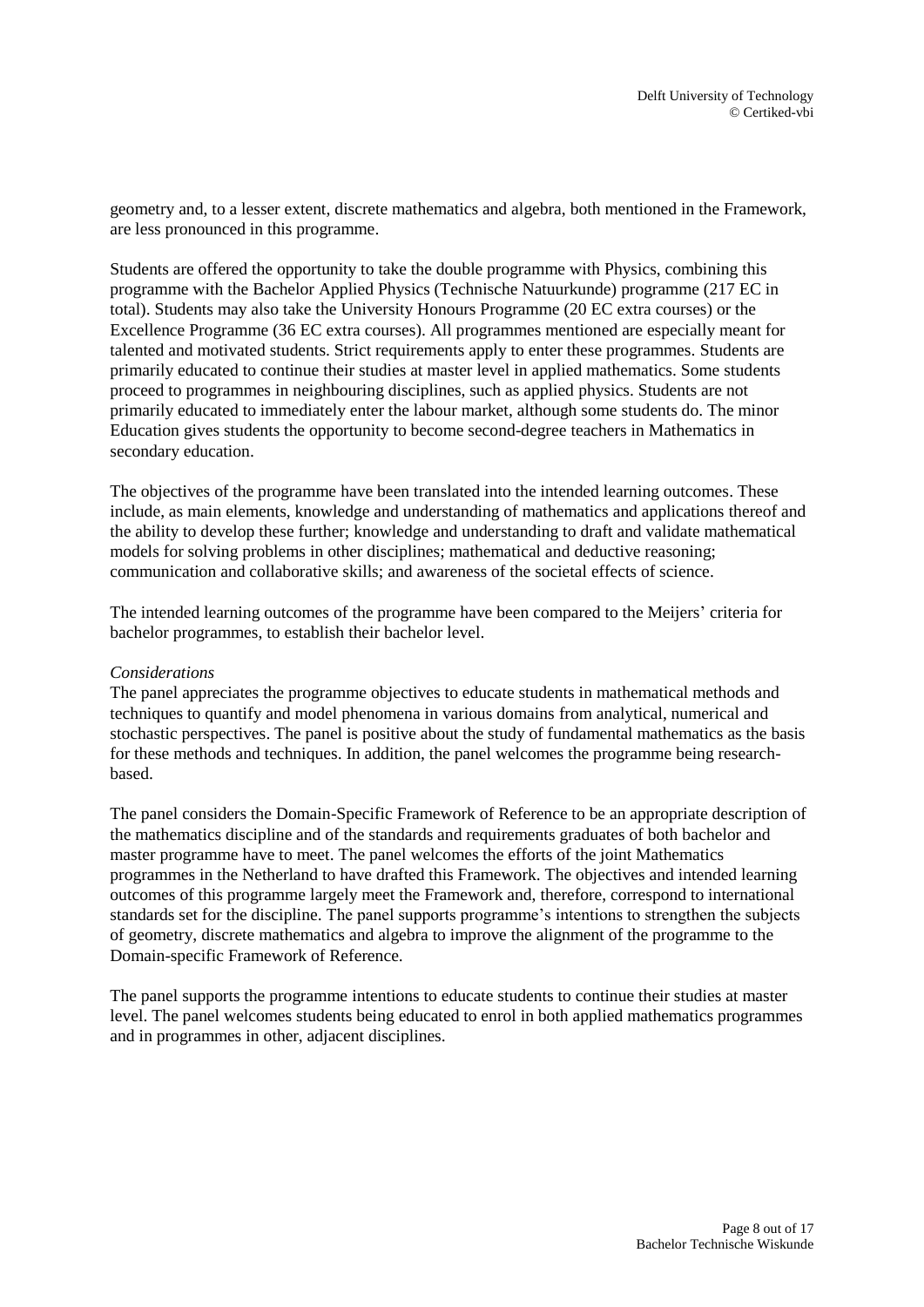The intended learning outcomes of the programme correspond to the programme objectives. These intended learning outcomes are comprehensive and are conform to the bachelor level.

#### *Assessment of this standard*

These considerations have led the assessment panel to assess standard 1, Intended learning outcomes, to be satisfactory.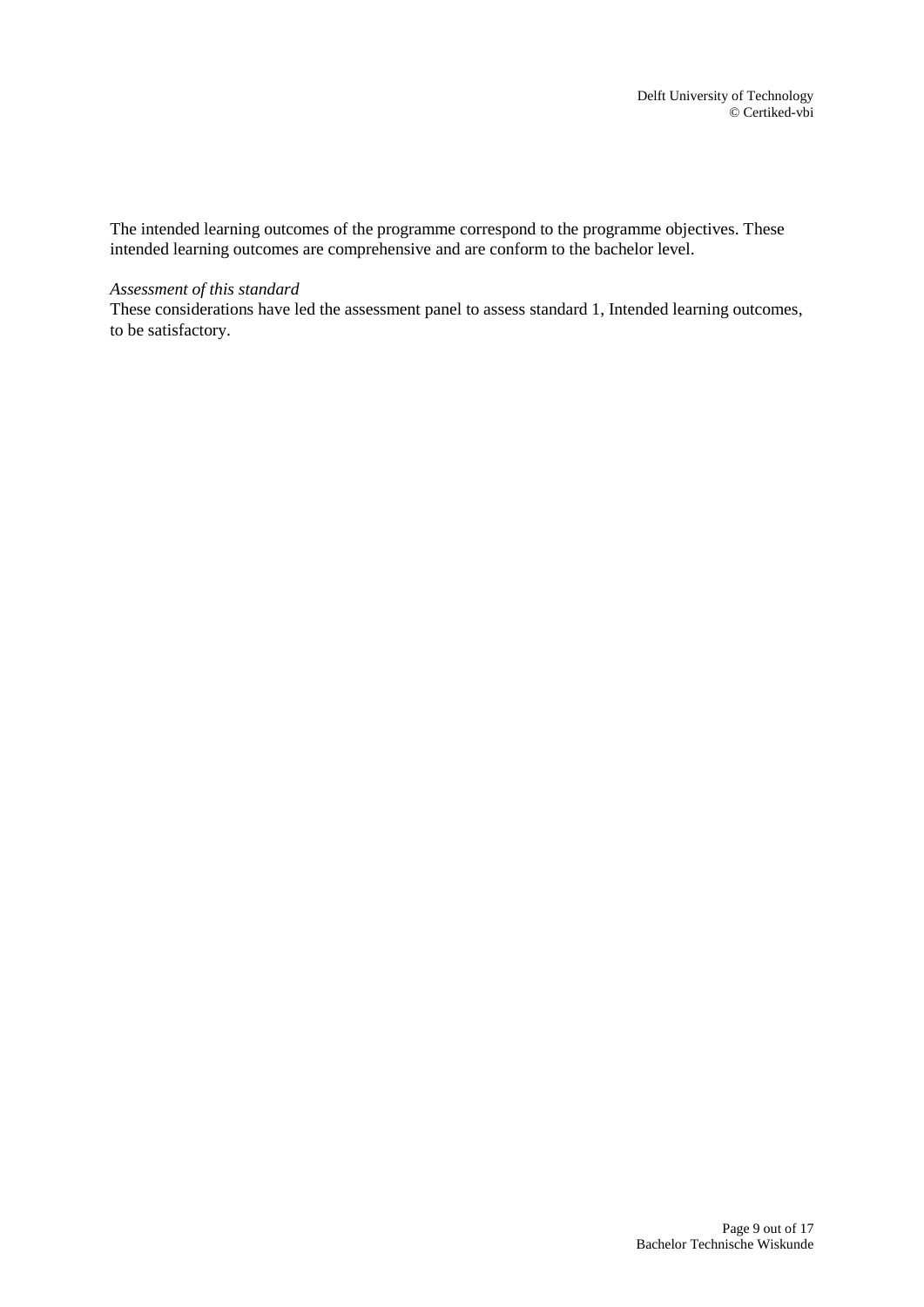# <span id="page-9-0"></span>**4.2 Standard 2: Teaching-learning environment**

The curriculum, the teaching-learning environment and the quality of the teaching staff enable the incoming students to achieve the intended learning outcomes.

#### *Findings*

The number of students entering the programme increased very substantially from 92 students in 2012 to 216 students in 2018. About 20 % to 25 % of these students take the double programme Applied Mathematics-Applied Physics. The entry requirements are the Dutch secondary school diploma, including the Mathematics B certificate. All other applications are screened by the programme admission committee to assess the degree of mathematics knowledge and the level of Dutch language skills. Applicants fill out on-line questionnaires and are thereupon given advice to enrol or not. The programme informs prospective students about the challenging nature of the programme. In the first year, teacher-mentors guide groups of 10 to 15 students. These mentors are also lecturers in the *Caleidoscoop* course along with other lecturers. This course is meant to facilitate the transfer from secondary education to university. This course offers an overview of the discipline and introduces students to computer programmes used in mathematics. Guest lecturers highlight the role of mathematics in society.

The study load of the curriculum is 180 EC. The curriculum takes three years to complete. Programme management presented a table, showing the curriculum to cover all of the intended learning outcomes. The curriculum is organised along five teaching-learning trajectories to structure the curriculum and to promote curriculum coherence. The trajectories are analysis (32 EC), numerical methods and differential equations (20 EC), optimisation and discrete mathematics (26 EC), stochastics (12 EC), and modelling and applications (36 EC). To some extent, the trajectories reflect the Delft Institute of Applied Mathematics sections. Within trajectories, courses build upon each other. Changes in courses in trajectories are discussed to maintain coherence within these trajectories. In addition, students in each of the years may take electives (total 24 EC), the minor in the third year (30 EC) and the Bachelor final project, including the Bachelor colloquium (18 EC). Some of the electives are offered by Leiden University. Minors in the third year may be selected from a wide range of minors in Delft or from other universities. Students may take the minor with advanced mathematics courses offered by Delft and Leiden University. In a number of courses, communication, programming and research skills are addressed. The Bachelor final project (15 EC) is preceded by the Bachelor colloquium (3 EC), which trains students in presentation and reporting skills. Courses are updated on a regular basis. New, upcoming applications of mathematics are introduced in the curriculum. Examples are data science and quantum technology. The curriculum is officially Dutch-taught. The programme considered to convert to English as the language of instruction. This process has been ended. The programme will remain Dutch-taught.

The permanent staff partly lecturing in this programme are 32 lecturers in total. Practically all staff members are active researchers in the Mathematical Institute, about 94 % of them having PhD degrees. Some have a non-mathematical background. About 75 % of the staff members are UTQcertified and another 16 % of them are in the process of obtaining the UTQ-certificate. Co-teachers are involved in the courses, take part in lecturing and may replace the lecturer in case of absence. Students appreciate greatly lecturers' capabilities, motivation and accessibility. Lecturers meet to discuss the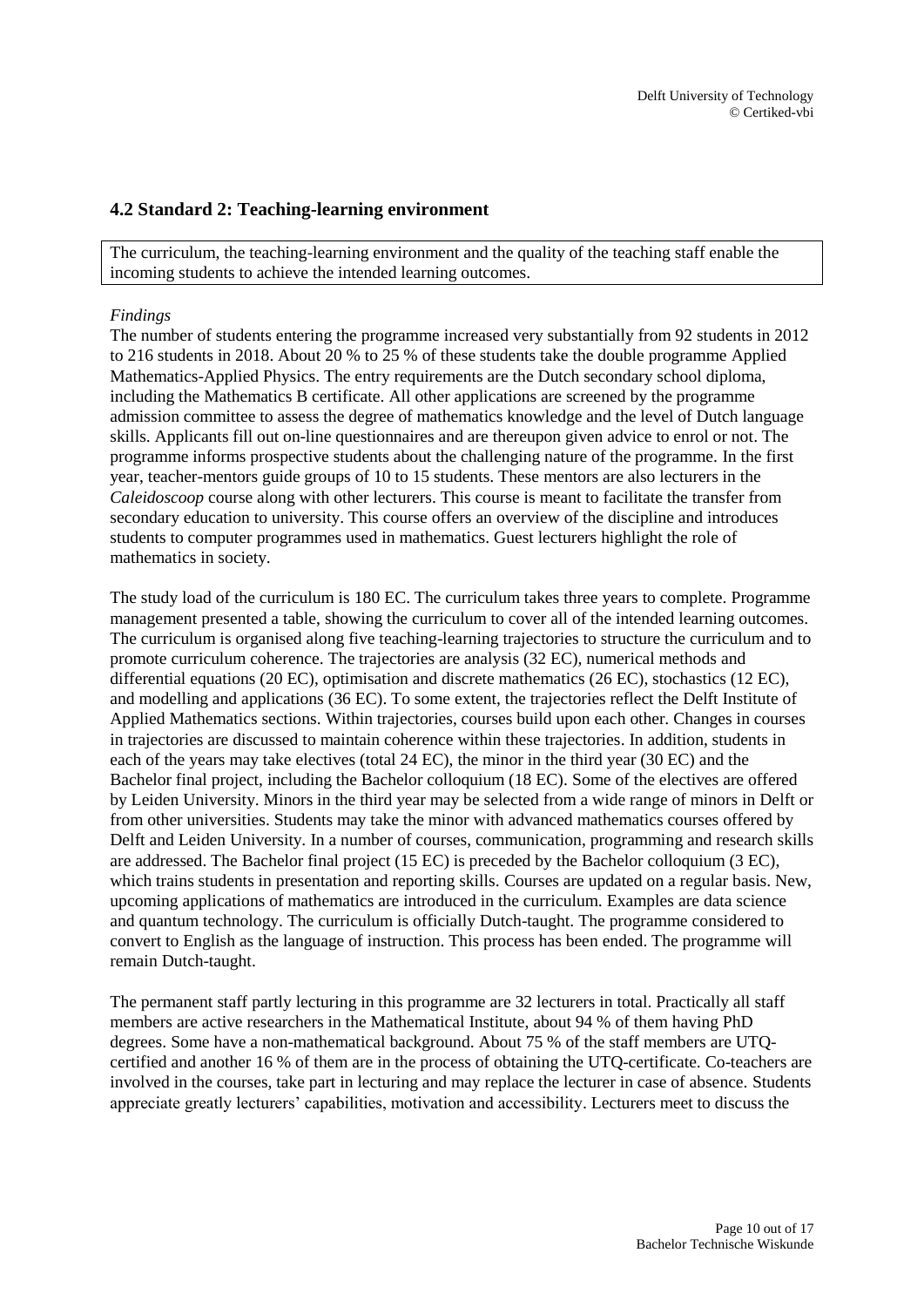programme and to adjust courses. Yearly, formal meetings of lecturers are scheduled. The lecturers with whom the panel met, expressed experiencing the work load as high. The Mathematics sector plan will allow the programme to recruit extra staff. Educational capabilities are part of the recruitment procedures of staff members.

The educational concept of the programme is mainly to train students to achieve self-directed learning. Education is problem-based. Study methods adopted are lectures, tutorials and instructions, computer practical sessions, and self study. New study methods, such as blended learning and MOOCs are being implemented. Lectures may be large-scale, whereas tutorials and instructions are small-scale, 35 to 45 students being in class. The students-to-staff ratio is 25/1. The number of hours of face-to-face education is on average 21 hours per week throughout the programme. In the tutorials/instructions, students work either individually or in small groups to solve problems and to apply the knowledge gained to these problems. Both lecturers and teaching assistants teach in the tutorials/instructions. Students hand in assignments, which are no longer obligatory however. When submitted on time, feedback will be given on these assignments. The director of studies, the Bachelor coordinator and the academic counsellor schedule quarterly meetings with students to inform them about the group performances during the current and past quarters and about the study programme of the quarter to come. As has been said, first-year students are guided weekly by mentors. In addition, the Bachelor coordinator advises students on their study plans. In case of study problems, students may turn to the academic counsellor. The average drop-out rate is 40 %, calculated for the last five years. The average student success rates are 34 % after three years and 62 % after four years (last five cohorts; proportions of students re-entering the programme in the second year).

### *Considerations*

The panel approves of the admission requirements and procedures of the programme. Prospective students are informed appropriately about the challenging nature of the programme. The panel also welcomes the *Caleidoscoop* course, offering students an overview of the mathematics discipline.

The curriculum of the programme matches the intended learning outcomes well and is well-designed. The panel regards the curriculum to be solid, with strong courses covering the various fields within the applied mathematics discipline. The panel is pleased to see in the curriculum the mandatory course *Complexe Functietheorie*. Although the panel welcomes the course *Geschiedenis en Filosofie van de Wiskunde*, the panel suggests to involve historians and philosophers of mathematics in this course. In addition, the panel proposes to strengthen the subject of ethics in the curriculum. The panel is positive about the curriculum coherence, being strongly supported by the teaching-learning trajectories. Academic and research skills are adequately covered in the curriculum. The panel finds the Bachelor colloquium very appropriate to train students in reporting and presentations.

The staff in the programme have solid research backgrounds and are good and motivated teachers. Their educational capabilities are definitely up to standard. The panel notes the high levels of appreciation of lecturers by the students. The panel approves of lecturers being allowed to renew their courses. The panel is positive about the co-teacher system. Programme management is very much up to standard. As the work load of lecturers is high, the panel strongly advises to recruit extra staff. The panel is positive about educational capabilities being part of the recruitment procedures of staff.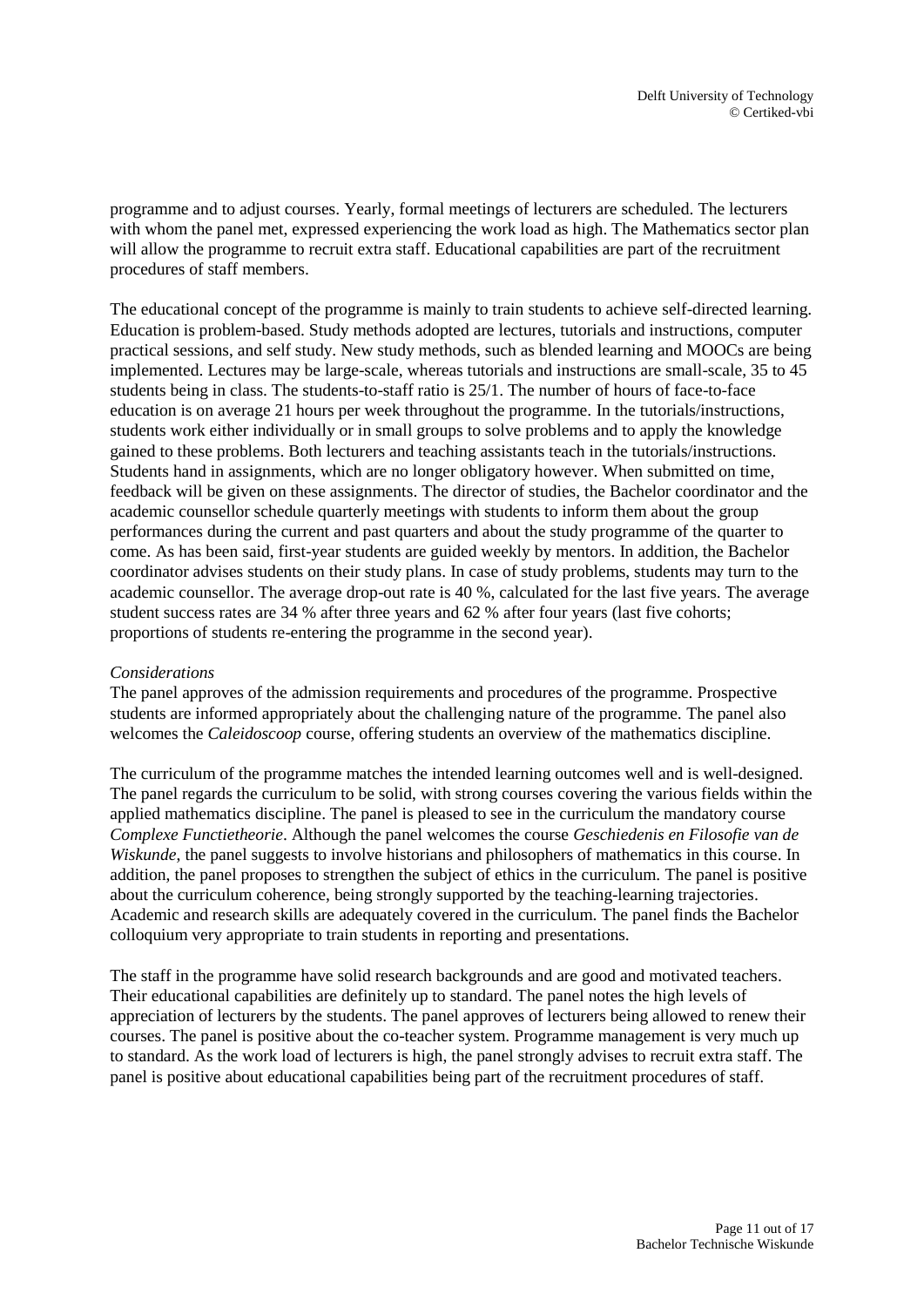The educational concept and study methods of the programme meet the programme's characteristics. The students-to-staff ratio is appropriate and allows for small-scale education in tutorials/instructions. The number of hours of face-to-face education is generous. The panel is positive about staff members being involved in tutorials/instructions. The panel appreciates very much the student guidance system of the programme, consisting of mentor groups, quarterly information meetings, advice on students' study plans by the Bachelor coordinator and assistance by the academic counsellor. The panel supports students not being obliged to submit homework assignments, as this may contribute to their selfreliance. The material facilities for the programme such as lecture halls and study space are adequate. As there are some concerns about the availability of blackboards, the panel suggests to ensure sufficient numbers. The panel recommends to monitor the drop-out rate and the student success rates.

#### *Assessment of this standard*

These considerations have led the assessment panel to assess standard 2, Teaching-learning environment, to be good.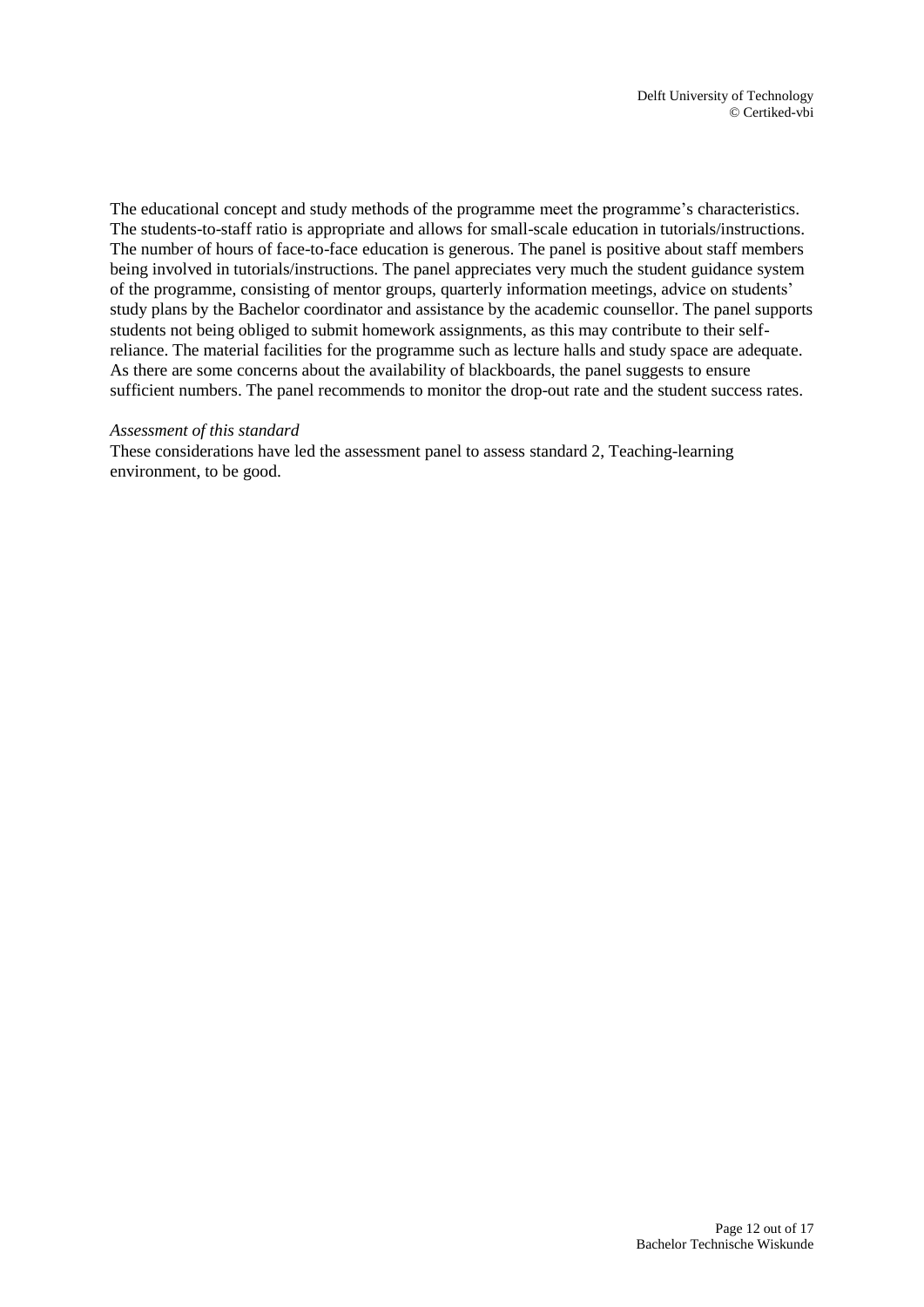# <span id="page-12-0"></span>**4.3 Standard 3: Student assessment**

#### The programme has an adequate system of student assessment in place.

### *Findings*

The programme policies regarding examinations and assessments are in line with the Faculty of Electrical Engineering, Mathematics and Computer Science rules and regulations. The programme policies have been laid down in the policy document. The Faculty Board of Examiners has the authority to monitor examinations and assessments of Faculty programmes. The subcommittee of the Board for this programme oversees the examinations and assessments of this programme.

The examination methods in the programme include written examinations, interim examinations, hand-in assignments, computer assignments, reports, presentations, and, in some instances, oral examinations. The examination methods are aligned with the course goals. In most courses, multiple examination methods are scheduled. The final grade of the courses is the weighted outcome of the grades of the examinations.

Students are proposed topics for the Bachelor final projects by the coordinators of the sections of the Delft Institute of Applied Mathematics. The projects are individual projects, being supervised by one of the staff members of the Institute. The phases in the project are literature study, project execution, written report and oral presentation. Projects are preceded by the Bachelor colloquium. In the colloquium, students are trained intensively in presentation and reporting skills and start with the literature study for the project. The Bachelor final projects are assessed by the graduation committee, consisting of three examiners. The assessment components are research done (40 % of the grade), research process (20 %), written report (20 %), and oral presentation (20 %). Having discussed the assessment, the examiners fill out the standardised assessment form, based upon the rubrics form.

In the programme, a number of measures have been taken to ensure the quality of examinations and assessments. Examiners are appointed by the Board of Examiners according to criteria with regard to their UTQ or equivalent certification. The final examinations of the courses are peer-reviewed. Test matrices are being used. Students are presented test questions to prepare for examinations. The educational advisor counsels examiners on the quality of examinations. Examinations are assessed and graded by groups of lecturers and teaching assistants. Projects in courses are assessed on the basis of rubrics forms. Samples of Bachelor final projects are reviewed by the Board of Examiners. Students are informed about fraud and plagiarism regulations. Bachelor theses are scanned for plagiarism, but not as a rule.

#### *Considerations*

The panel observed the programme examination and assessment policies to be in line with the Faculty rules and regulations. The panel is positive about the responsibilities and activities of the Board of Examiners and the subcommittee for this programme.

The examination methods selected in the courses are approved by the panel, as they meet the course contents. The panel appreciates the diversity in examination methods adopted in the courses, including the oral examinations.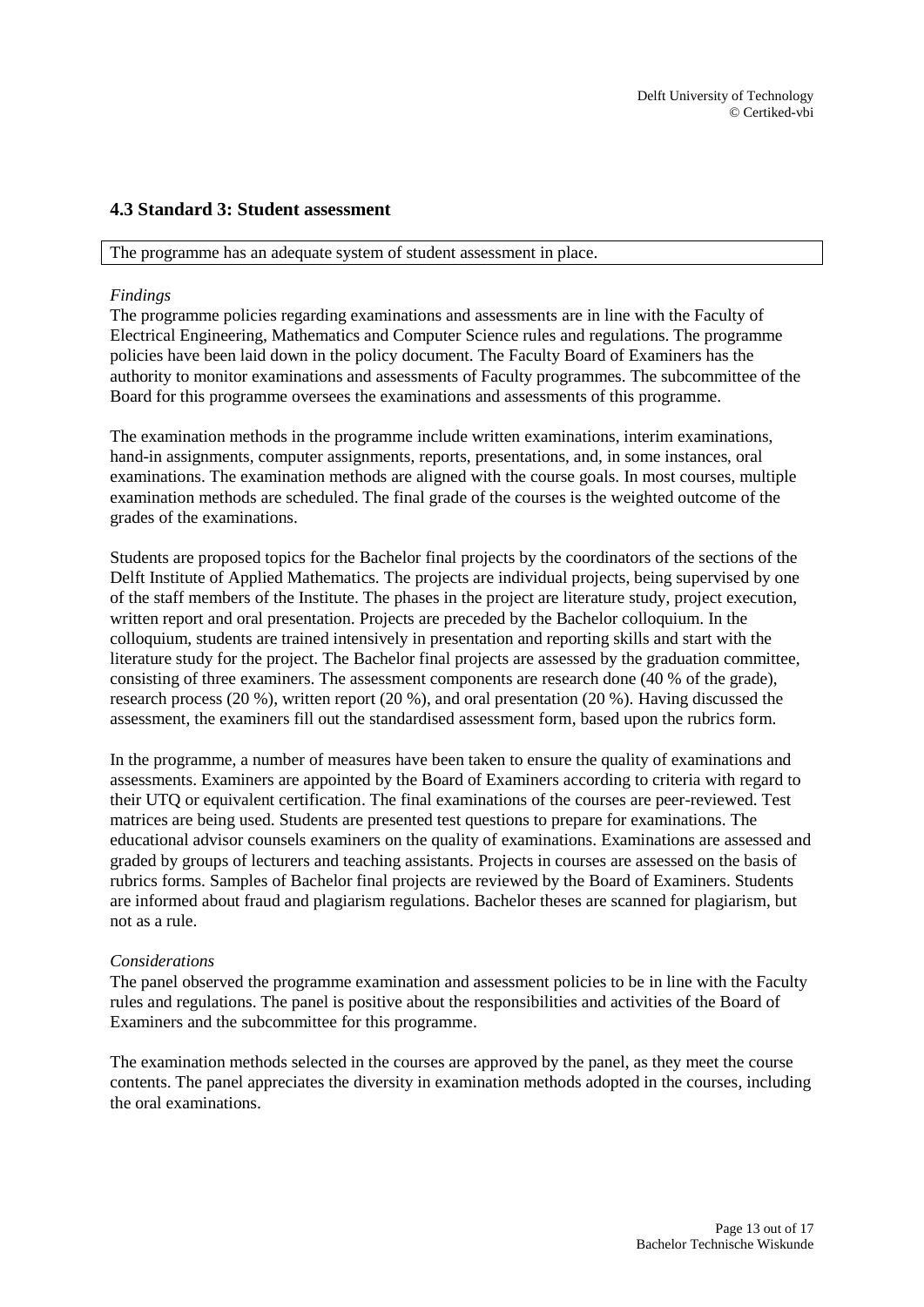The supervision of Bachelor final projects is organised effectively. The assessment of these projects is conducted in a reliable way. The panel, however, advises to add more extensive arguments to substantiate the assessments of these final projects. These may take the form of concise comments on the selection of the topic of the thesis, the preparation of the student on the subject concerned, the summary of the contents of the thesis, the specification of the own contributions by the student, the creativity and mathematical depth of the student contributions, and the quality of writing and oral presentation by the student.

The panel welcomes the measures taken by programme management to ensure the examinations and assessments quality. The panel considers these measures to be very elaborate and very effective and to assure valid, reliable and transparent examinations and assessments.

#### *Assessment of this standard*

The considerations have led the assessment panel to assess standard 3, Student assessment, to be good.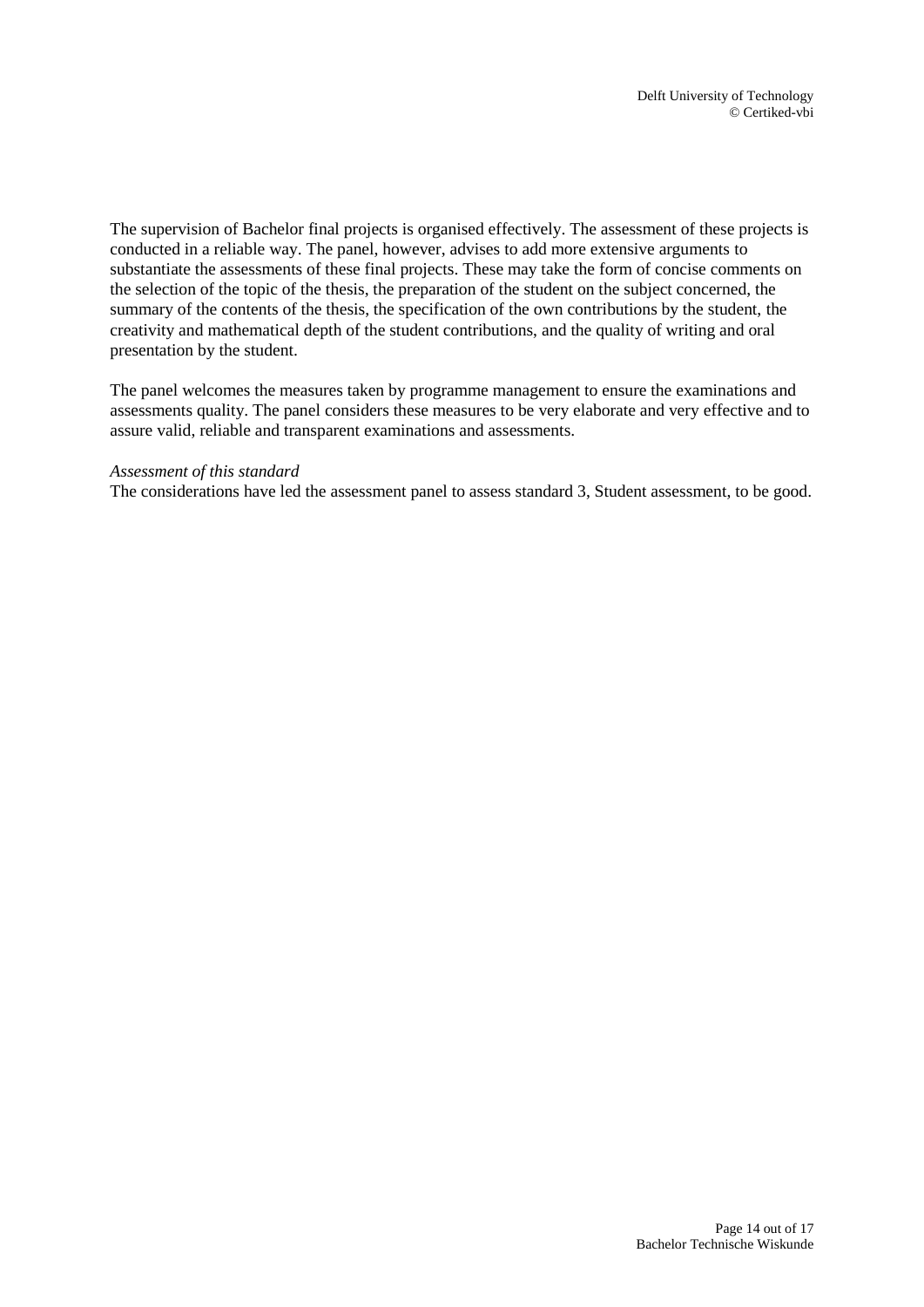# <span id="page-14-0"></span>**4.4 Standard 4: Achieved learning outcomes**

The programme demonstrates that the intended learning outcomes are achieved.

## *Findings*

The panel studied the examinations of a number of courses of the programme.

The panel also reviewed the Bachelor final projects of fifteen graduates of the programme with different grades. In the Bachelor final projects, students are to demonstrate mastering all intended learning outcomes of the programme. The average grade of these projects is 8.1 for the graduates of the last two years.

Extra-curricular labour market orientation events are scheduled by the study association Christiaan Huygens in collaboration with the programme and the Faculty. In these events, students visit organisations and companies and are informed about labour market options. The Industrial Advisory Board for the programme advises programme management on trends in the professional field. Labour market orientation is less relevant for Bachelor students than for Master students.

Programme graduates tend not to enter the labour market. Programme graduates are admitted to a wide range of master programmes, both in the applied mathematics discipline and in other disciplines.

### *Considerations*

The examinations of the courses which were reviewed by the panel are up to standard.

The panel supports the grades awarded to the Bachelor final projects. No projects were found to be unsatisfactory. The panel regards the projects to be appropriate.

The panel is convinced the programme graduates have reached the intended learning outcomes of the programme. Programme graduates have access to quite a large number of master programmes.

### *Assessment of this standard*

The considerations have led the assessment panel to assess standard 4, Achieved learning outcomes, to be satisfactory.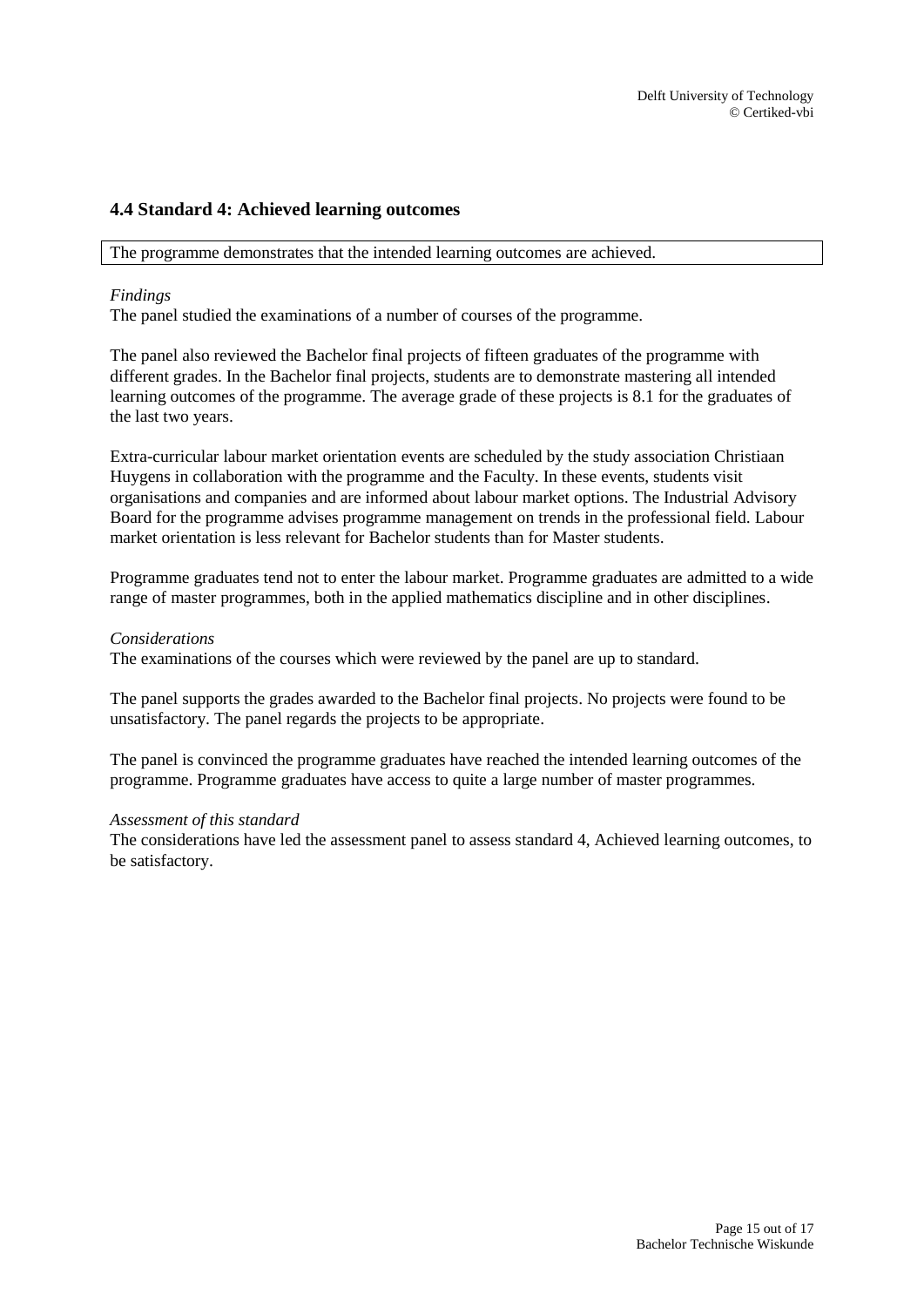# <span id="page-15-0"></span>**5. Overview of assessments**

| Standard                                  | Assessment   |
|-------------------------------------------|--------------|
| Standard 1. Intended learning outcomes    | Satisfactory |
| Standard 2: Teaching-learning environment | Good         |
| Standard 3: Student assessment            | Good         |
| Standard 4: Achieved learning outcomes    | Satisfactory |
| Programme                                 | Satisfactory |